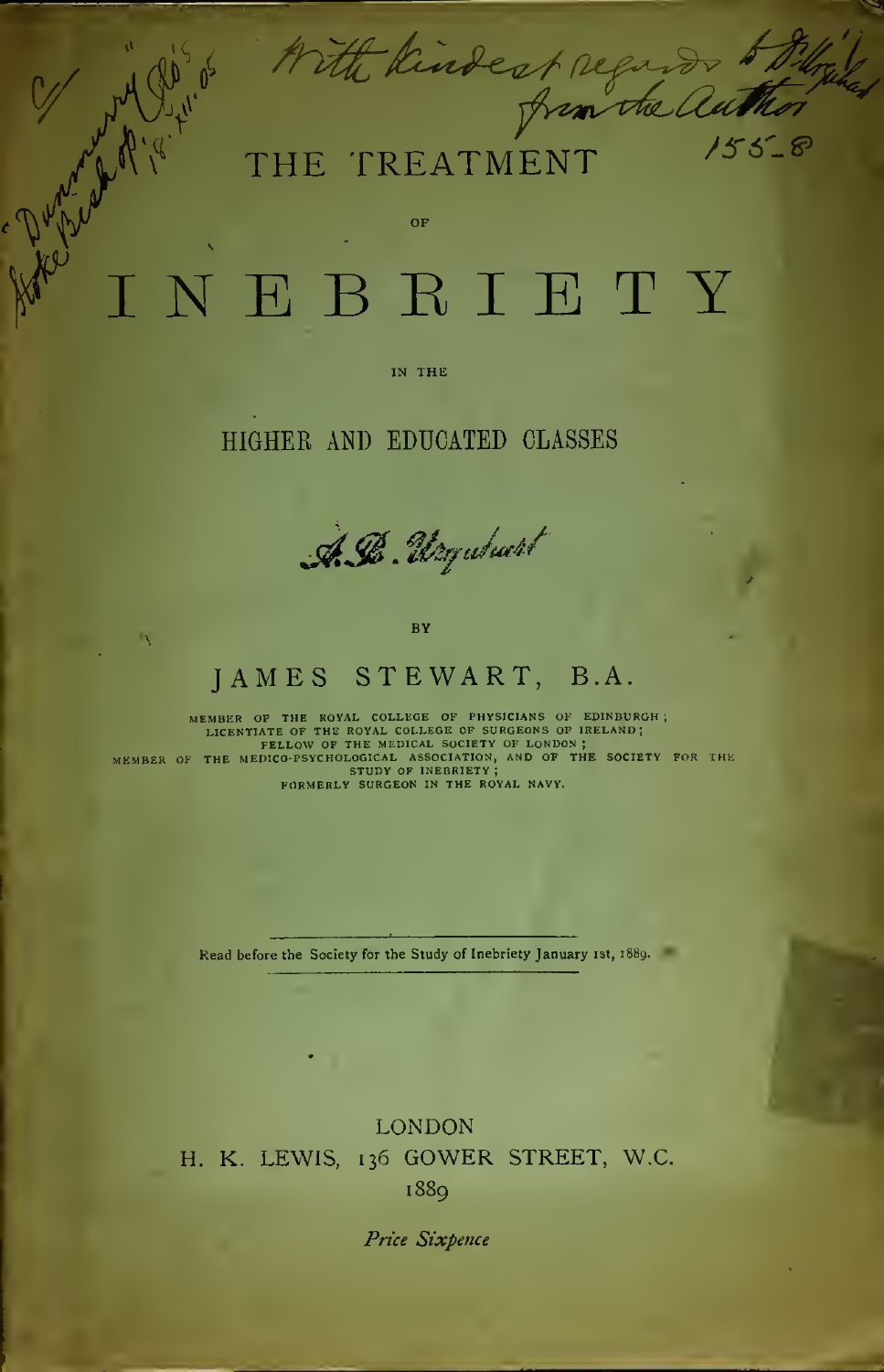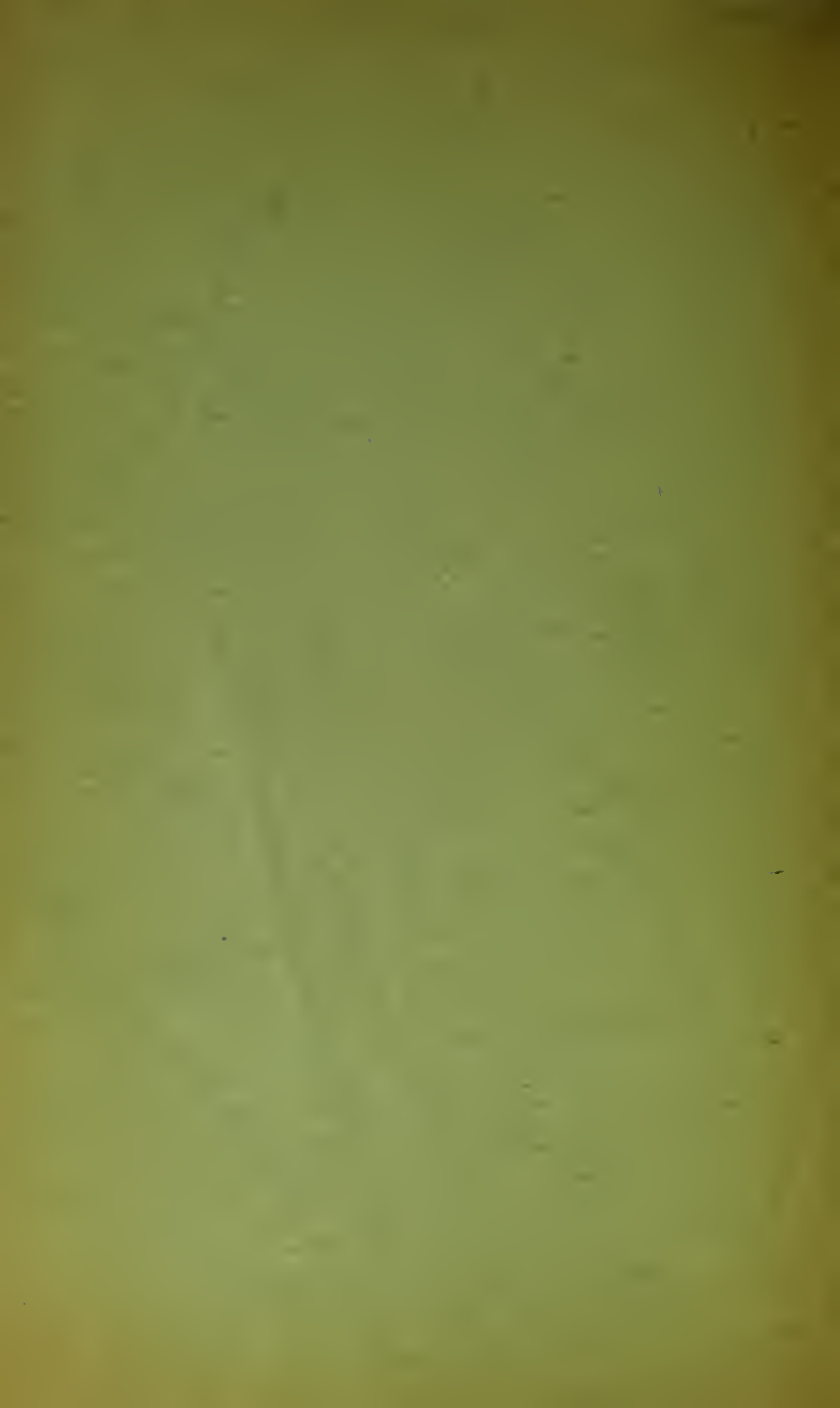#### THE TREATMENT

OF

## INEBRIETY

IN THE

#### HIGHER AND EDUCATED CLASSES

BY

#### JAMES STEWART, B.A.

MEMBER OF THE ROYAL COLLEGE OF PHYSICIANS OF EDINBURGH;<br>LICENTIATE OF THE ROYAL COLLEGE OF SURGEONS OF IRELAND;<br>FELLOW OF THE MEDICAL SOCIETY OF OLONDON;<br>MEMBER OF THE MEDICO-PSYCHOLOGICAL ASSOCIATION, AND OF THE SOCIETY F STUDY OF INEBRIETY FORMERLY SURGEON IN THE ROYAL NAVY.

Read before the Society for the Study of Inebriety January 1st, 1889.

#### LONDON H. K. LEWIS, 136 GOWER STREET, W.C. 1889

Price Sixpence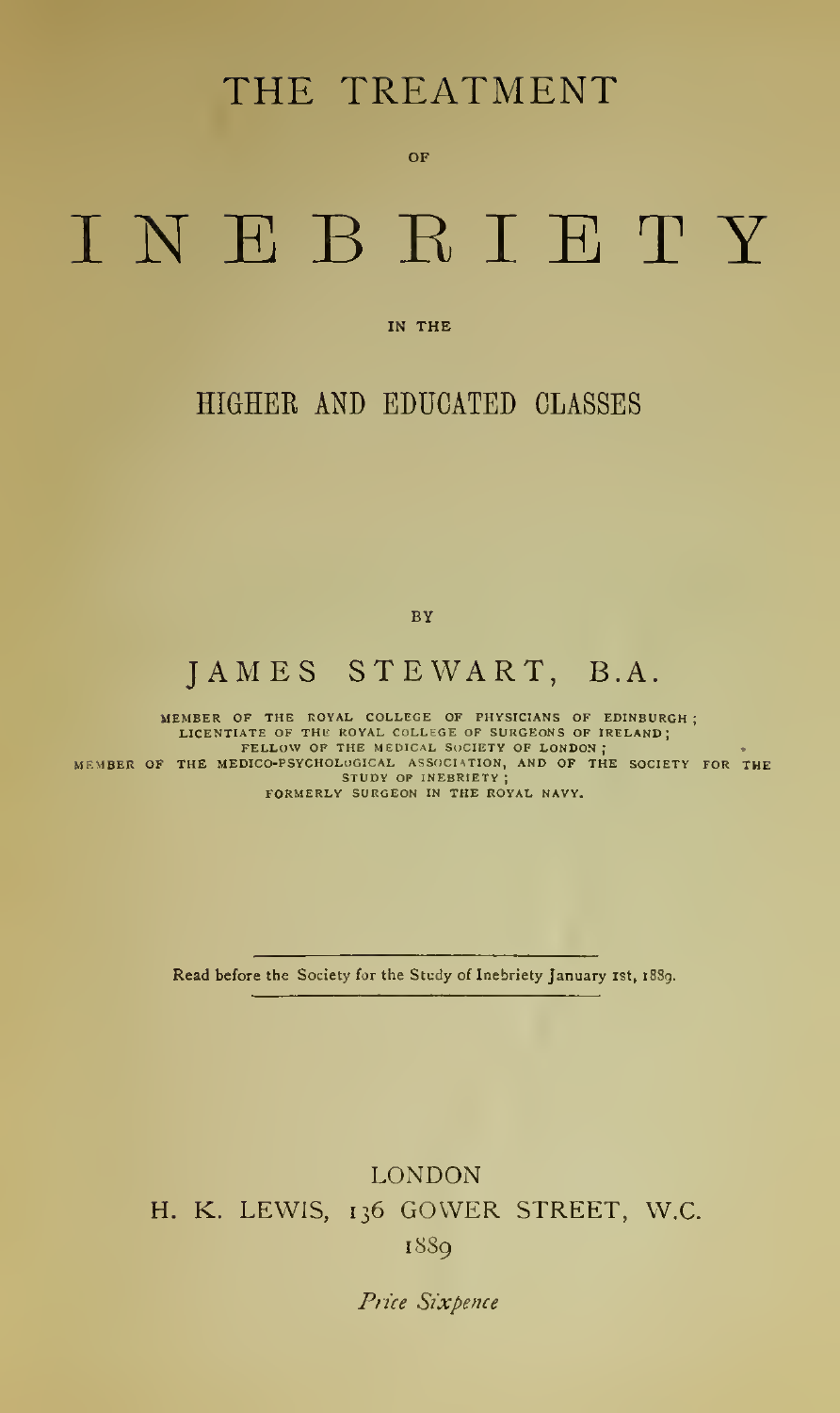Inaccurate reports of some of my statements as to inebriety and its treatment having appeared in public prints, <sup>I</sup> have thought it better to publish my paper in pamphlet form in extenso.

J- s.

" Dunmurry," Sneyd Park, near Clifton. Fcb., 1880.

 $19H$ cent  $AC$ SGS  $S^2Y$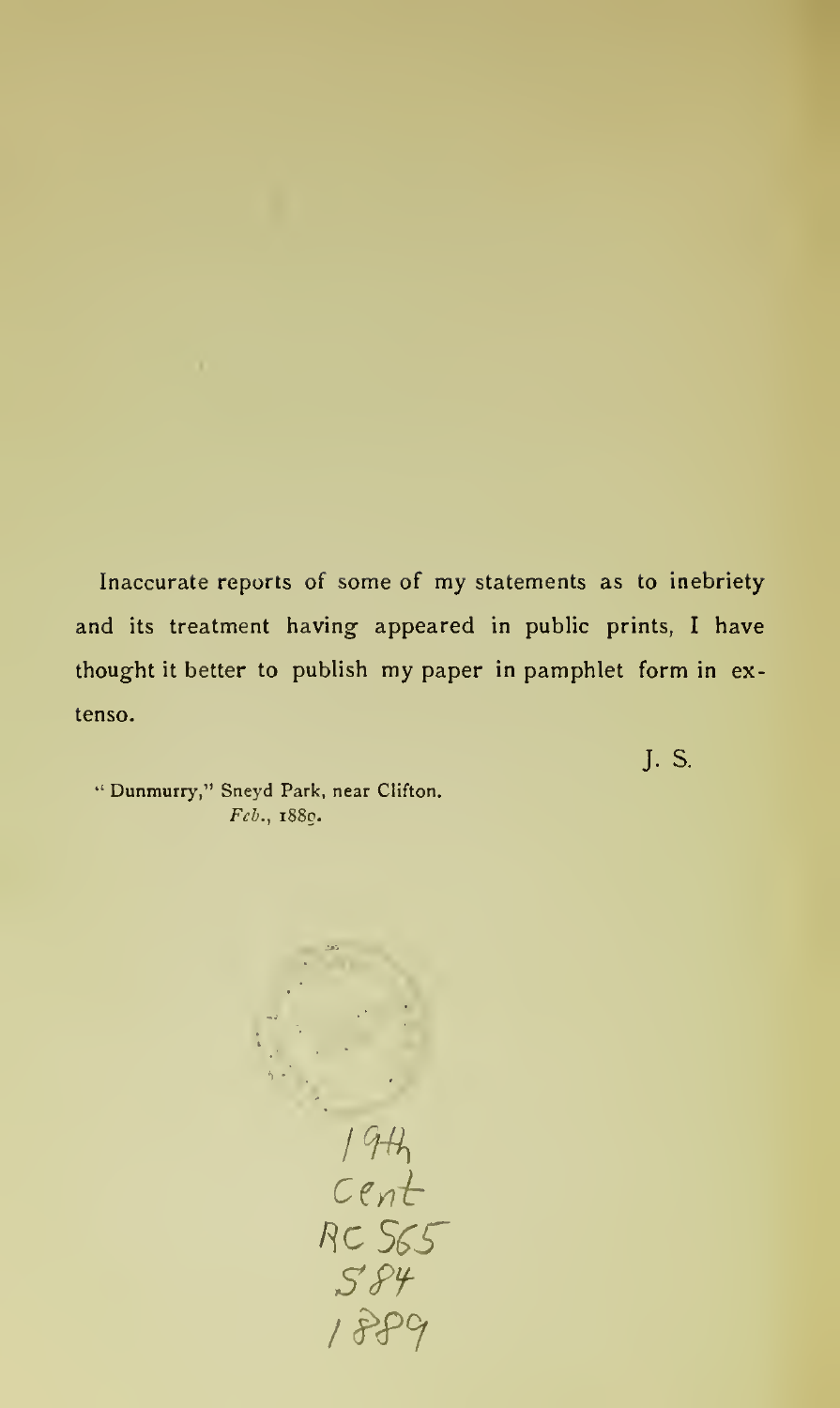#### THE

### TREATMENT OF INEBRIETY

IN THE

#### HIGHER AND EDUCATED CLASSES.

PRIVILEGED as I am to-day to read the first paper of the year before this Society, <sup>I</sup> cannot refrain from the expression of a hope that our studies in 1889 may result in real progress in the scientific research in which we are engaged. Let each member bear in mind during the whole of this year that we all profess to be students of a particular disease, and that it behoves each of us to labour diligently in the field of observation wherein we are all fellow workers.

The particular branch of the subject on which <sup>I</sup> have to address you to-day is one which has engaged my attention almost exclusively for the last twelve years. Even after accumulating so many facts as must necessarily have come under my observation during all this time, <sup>I</sup> would have hesitated to undertake the task now before me, had <sup>I</sup> not been urged thereto by the worthy Captain of our band of workers. He represented to me that practical experience such as <sup>I</sup> could boast of should not, if <sup>I</sup> were loyal to the Society, be withheld from my fellow members. You will allow me here to give utterance to the hope, which <sup>I</sup> know is shared in by all who are present to-day, that we may long have as our leader so genial, so hard working, so en couraging a captain as we have at present in our beloved President, Dr. NORMAN KERR. How often by his kind and sympathising expressions during the last twelve years has he prevented me from yielding almost to despair when I saw so small a result appearing after so much labour! Were it not for his so constantly reminding me that the knowledge of having done anything conscientiously was in itself a reward, <sup>1</sup> doubt if <sup>I</sup> would be able to stand before you in the position <sup>I</sup> occupy by your favour to-day—<sup>a</sup> reporter, as it were, of reflections sug gested during work still in progress.

And now, you may ask me, what is there in the disease of inebriety as it is found among the cultured classes to justify my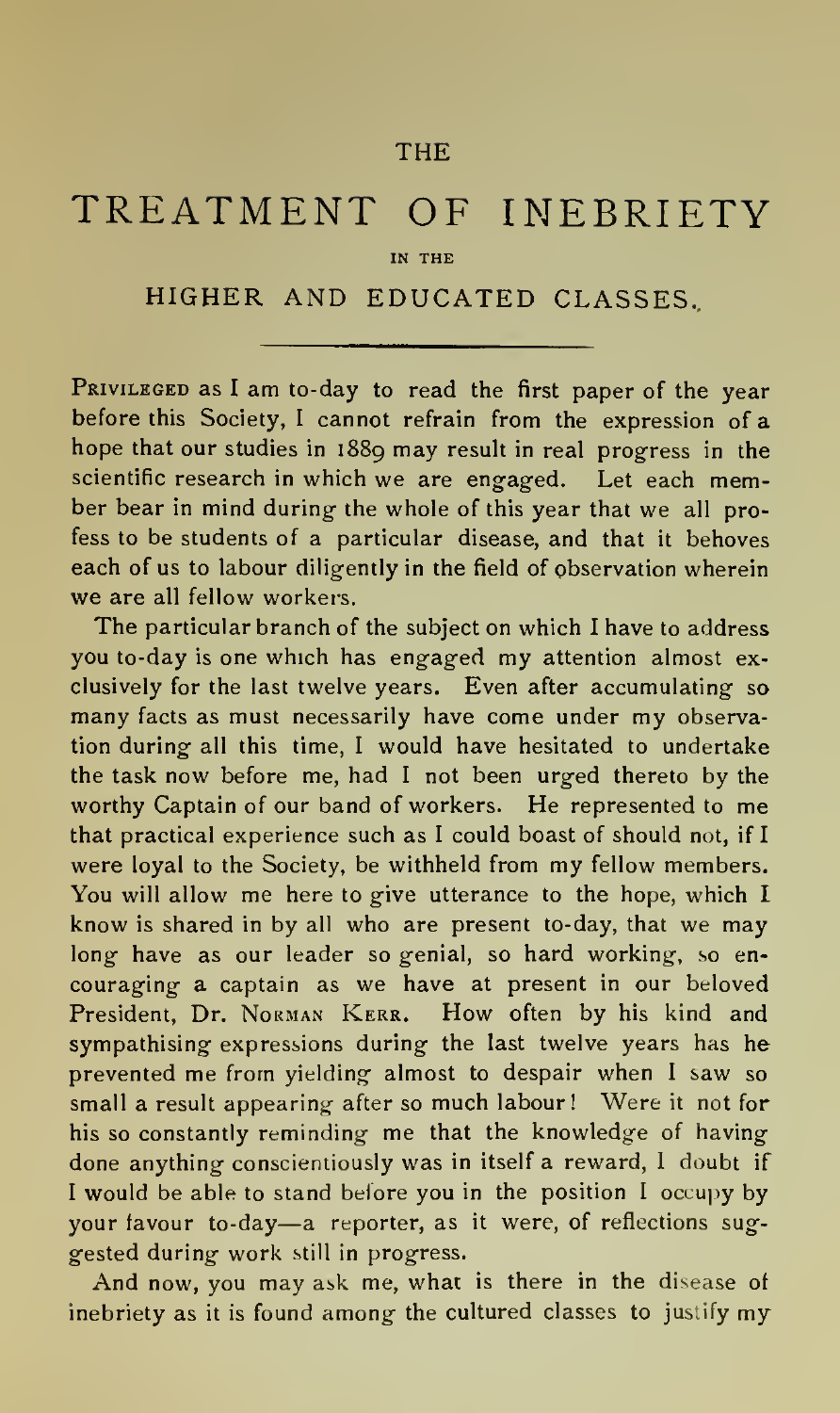devoting the time at my disposal to the consideration of such a small branch of the subject? <sup>I</sup> would answer by reminding every practical physician before me to-day of the great differences there exist in the types of all diseases according to the surroundings of patients, but of none more than of those suffering from nervous affections. And then, again, in reference to the treatment of the same type of nerve disease in different classes of patients, one is compelled to recognise the necessity of adapting remedies in a very elastic fashion to surrounding circumstances. The inebriate whose manner of life and daily occupations make him familiar, from his earliest years, with squalor and wretchedness has a physical constitution very dif ferent from that of the squire, who has been nursed in the lap of luxury from his infancy. What in the former case might be most suitable and effectual treatment would in the latter be simply absurd.

But here <sup>I</sup> find myself taking for granted that all the scientific world of medicine now looks upon inebriety as a physical disease, associated with loss cf will-function —<sup>a</sup> loss implying, as <sup>I</sup> take it, a greater or less lesion of nerve tissue. <sup>I</sup> ought to have remembered that but a few months ago the editor of one of our leading medical weeklies, when alluding to the systematic lec tures of Dr. Norman Kerr, spoke of inebriety as an "ailment." In the same article, however, there was quoted a paragraph in which no less an authority than Professor Bünge referred to it as the "alcohol plague." Between these two extremes is to be found what seems to me to be the true position.

<sup>I</sup> have little doubt but that, when our microscopists have made the discoveries which are foreshadowed already, it will be proved, to the satisfaction of the most exact pathologist, that in the case of every inebriate who dies before the vis medicalrix naturæ has had time to do its reparative work, an absolute  $de$ generation of certain brain elements has taken place. It will be found, <sup>I</sup> make little doubt, that this degeneration, this tissue change, is as decided as the result of slicing off a portion of the finger top while cutting a loaf of bread. The wise man who meets with an accident such as this wraps up the in jured finger so as to exclude from the wounded surface what would interfere with the growth of new tissue, *i.e.*, with the laying down of fresh substance to replace what either has actually been bodily removed by the knife, or will, in the inevitable course of events, be lost by ulceration.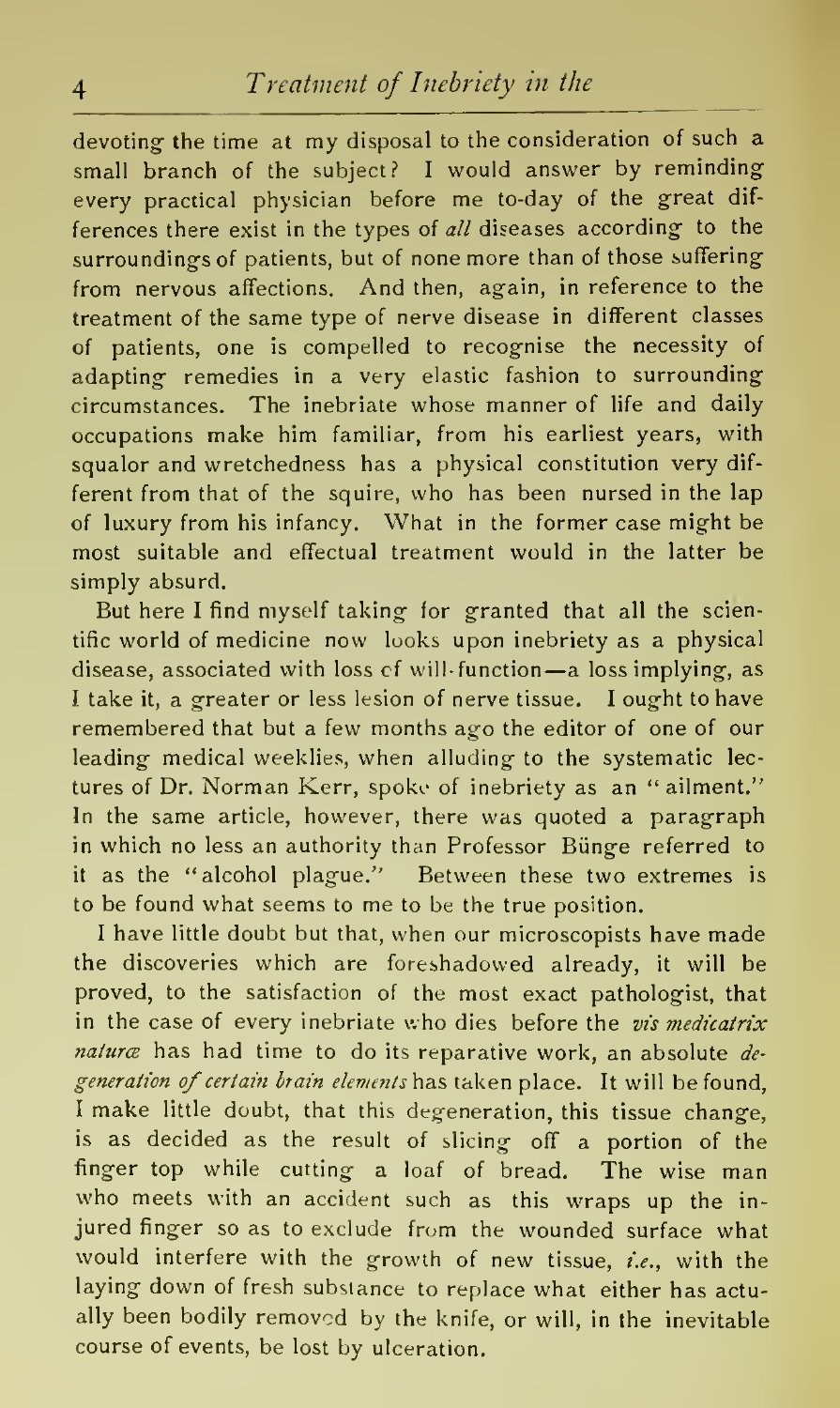If we have a conviction that the pathology of inebriety is such as <sup>I</sup> have thus briefly hinted at, we may approach our patients of the cultured classes in a manner which will commend itself to their reason and understanding. And here I would interpolate the observation that in this power which pathological convictions, if not undeniable facts, put in our hands we have a valuable aid in dealing as physicians with an inebriate whose intelligence has been cultivated by higher education—help which is not available if we are dealing with those who have not had such advantages. But to pursue my analogy of the injured finger, or rather the finger from which a portion has been absolutely sliced at the top. The inebriate, we believe, has sustained an in jury to his brain substance. We know by observation that there is certainly a loss of will-power in every inebriate without exception. We also know that the power of distinguishing truth from falsehood is invariably weakened in the drink-craver.

All that we can do as physicians is to *assist nature* in her efforts to regenerate the injured nerve tissue—to build up again the brain elements through the medium of which the will-power and other functions are exercised. What particular portion of the brain is used in the exercise of these faculties we cannot now say absolutely; but the researches of Ferrier and others may yet enable us to put our finger on the parts involved as certainly as we can now on the "centre for speech," and be equally positive as to the functions in relation.

If we could induce our patients to shield Dame Nature from in terference while rebuilding injured brain tissue as carefully as they do while she is rebuilding skin or muscular tissue, the number of cured inebriates would be increased a hundredfold. Onegreat use, in my mind, of a society such as ours is to bring before the public arguments in support of decided views as to the pathology of inebriety, so that when a man or woman of education becomes the victim of the disease (call it "ailment" or "plague," whichever you prefer) the physician, on being asked what had better be done in the case, may find the ground somewhat prepared for him, and the patient all the more likely to accept as rational the mode of treatment based on such pathological dicta.

<sup>I</sup> am addressing to-day some west-end physicians. Let me suppose then that one of you gentlemen has before you an intelligent drink-craver who recognises that he is suffering from a degeneration of nerve tissue. Let me take for granted that he has come to you of his own accord—that he has driven up to your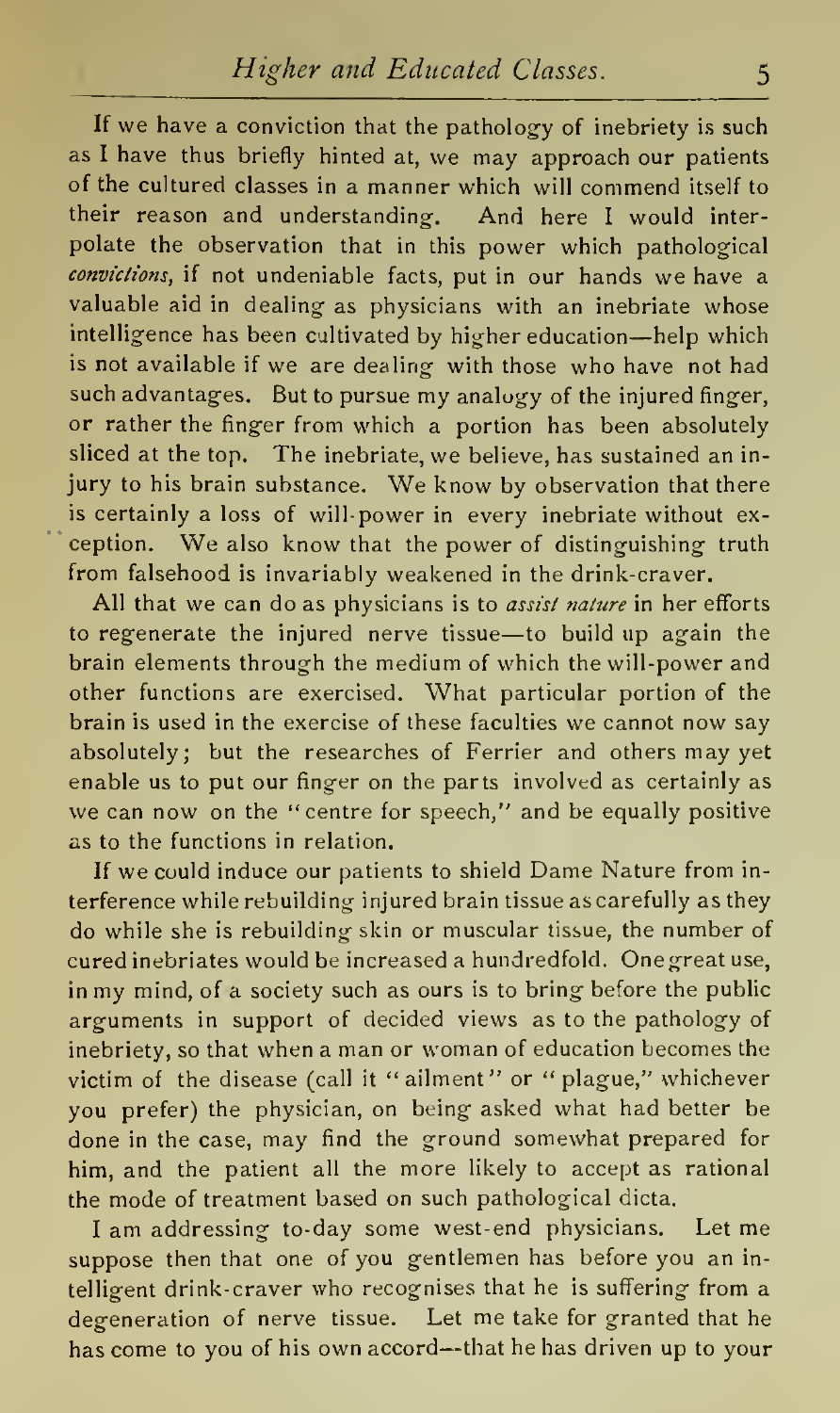hall-door in his own brougham—that while sitting in your consulting room he has detailed to you how he has, over and over again, resolved to loose himself from his enemy, and over and over again failed in the attempt ; how he feels ashamed of himself when he recovers (temporarily) from the result of his yielding to the temptation to take what is ruining his health, destroying his prospects, alienating his friends—aye weakening even the ties of <sup>a</sup> life-long affection that binds him to the noble woman whom, in happier days, he had induced to leave the shelter of a joyous home in order to become his wife.

Listen to him as he goes on further to describe to you how the literary work, to which he had been devoting his leisure moments, and which promised to increase his reputation and add to his wealth, had been almost entirely given up ; that when he settled down to his books and MSS. he felt much enjoyment in the work at first, but that his energy soon failed, and an irresistible impulse had led him to take a glass of brandy, just "as a fillip," which quickly lost its effect, and he had been compelled to call for more ; how his wife with tears in her eyes had over and over again besought him never to touch the accursed poison ; how he had promised her faithfully, earnestly, and honestly, to abstain entirely from even beer for a dinner drink, but that he found himself led to do what he had never done before—to deceive her whom he loved as the apple of his eye, and who was the mother of his darling children. Allow him to continue his tale of self accusation interlarded, as it probably will be, with protestations that between the attacks (which are separated from each other by shorter and still shorter intervals of time) he is able to transact his business, attend to his parliamentary duties, and proceed with his literary work as well as ever, remaining all the while a total abstainer. At last he will come to the point which took him to your consulting room and he will say:—"Now, Doctor, <sup>I</sup> want you to give me some medicine that <sup>I</sup> can take when <sup>I</sup> feel one of these attacks coming on, something you know that will prevent my having that terrible crave." He will then confess to you that he formerly thought he could give up the accursed habit himself when he pleased, merely determining never to touch alcohol in any form, but that he had at last found that without some help he could not carry out his resolution.

My advice to you is to address your M.P. friend somewhat in this wise: " My dear Sir, you are suffering from an injury to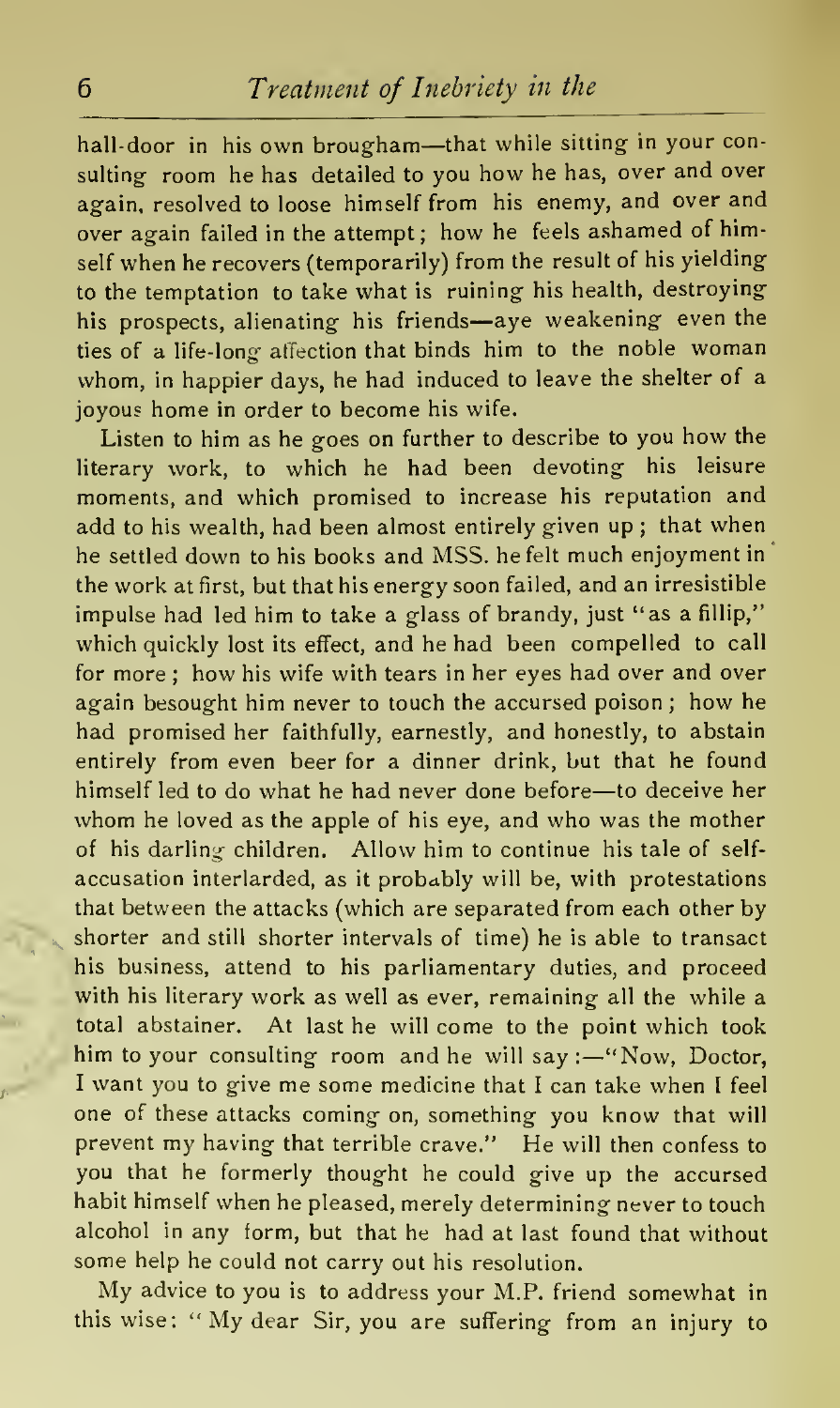your cerebral tissue. That portion of your brain which is used every time you exercise the will-power is affected. Alcohol is a poison which has what we call an affinity for that portion of the brain. It seeks out, as it were, that particular spot, and there exercises its destroying- power. Now if you want to get that injured tissue restored ; if you want "—and here you can take some spongiopiline or like substance from your drawer, and gouge out enough to hold a threepenny piece, then pointing to the depressed surface you may continue thus : " if, <sup>I</sup> say, you really wish to have the depression in your brain (as decided as the one you see here) filled up by new matter, it is not impossible to get the work done. But <sup>I</sup>cannot do it for you. No medicine that <sup>I</sup> could give you would prevent you from acting as you have told me you do from time to time until the depression I have referred to has been filled up. Dame Nature will do it for you, but you must give her fair play. If you had broken your right arm, you would have gone to your friend Sir William, who would have told you you must wear a splint and give up all writing for a certain time. Why should the surgeon tell you to submit yourself to this great inconvenience? Just that Dame Nature might do her reparative work *unimpeded*. Now in the same way that you would submit to going about with a splint made of wood if your arm were injured, so must you consent to going about with a metaphorical splint attached to you while Dame Nature is re building the injured part of your brain. That splint must be the company of some one who will prevent you from doing aught that will impede the good Dame in her reparative work. A single glass of the mildest claret, a tumblerful of the lightest ale taken while she is at her work may cause—nay probably will cause—the destruction of what it has taken her weeks and weeks, aye per haps months and months, to construct."

The M.P. will probably smile unbelievingly, but you must stick to your guns and continue the attack, saying : " You look surprised, my friend, but were you as well acquainted with the way in which Dame Nature works as <sup>I</sup> am, you would cease to be incredulous. You would know that she is able to lay down new tissue only at a rate varying according to the part of the body where her reparative powers are called into requisition. You would know that inside that bone-box you carry above your shoulders she works very slowly indeed; and I'll venture to say that, if you consult a dozen of the eminent physicians of the day,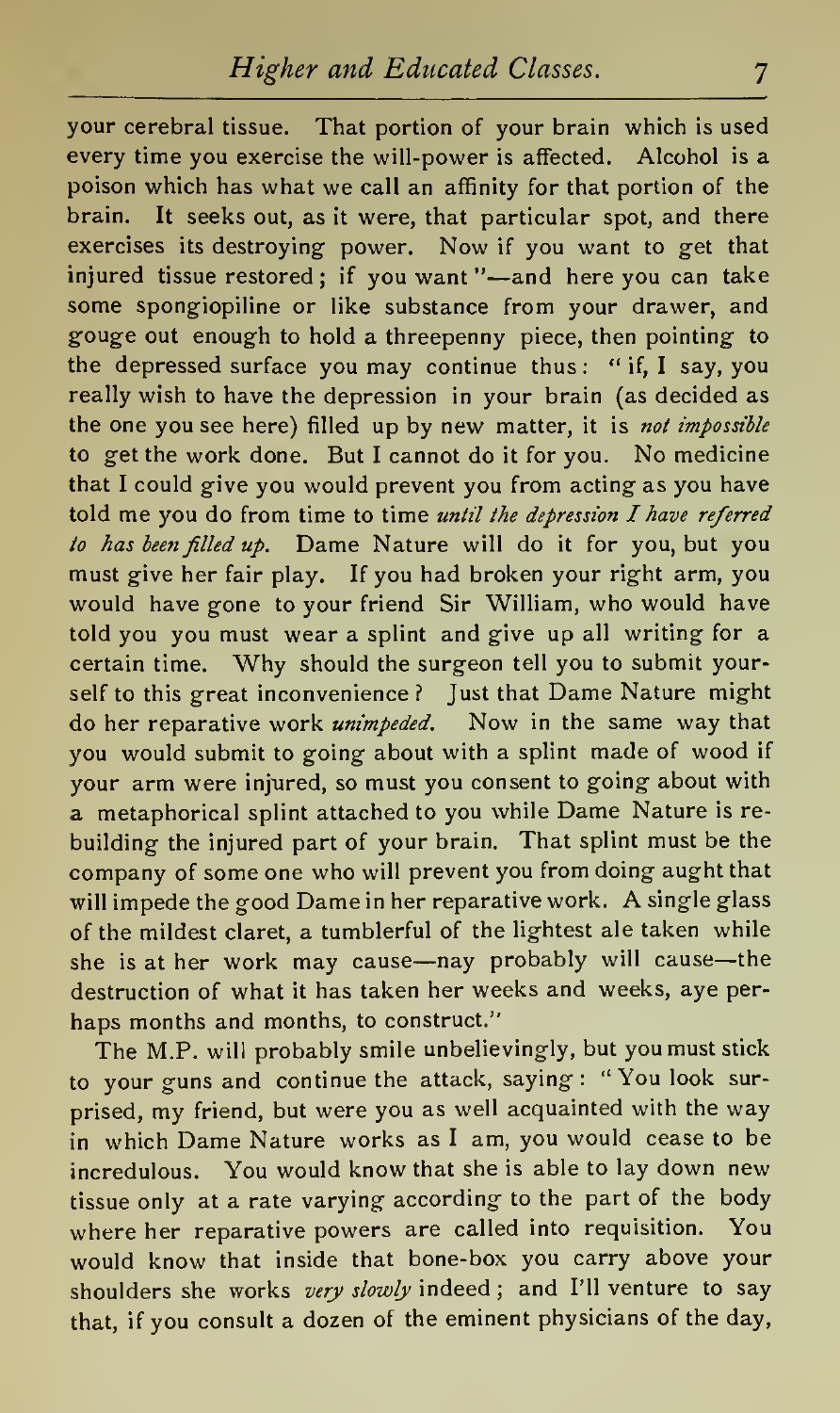at least ten of them will assure you that the brain, injured as <sup>I</sup> have told you <sup>I</sup> believe yours to be, cannot be repaired thoroughly unless her ladyship is allowed to work, without the slightest interruption from King Alcohol, for a whole twelve month." When you get thus far you will hear the pet of the House of Commons' smoking-room utter a groan that betokens a feeling of despair. But you must not appear to notice this, merely saying, " Come now, my friend, when will you let the splint be put on?" His reply will probably be in the form of a question such as, "Won't it do if my wife goes with me abroad? She'll act as the splint you talk of." You say "No, emphatically no. Willing though she may be, devoted as <sup>I</sup> dare say she is, she is the last person in the world to whom <sup>I</sup> would entrust the task of acting as your shield against your enemy." "Well! what about my son? he has just taken his degree at the University, and a year's travel will do him good before he settles down." You answer "No! not one of your relatives is fit for the task. You must go to some country doctor who has made a study of the treatment of the disease you suffer from; some one who will be a pleasant companion in your walks abroad, and from whom, or his deputy, you must never separate yourself while you are within possible reach of your enemy ; some one who has a cheerful gentlewoman for a wife, the joyful mother of children who will make you feel ' at home' under her husband's roof, who will in fact give you some of the poetry of life to enjoy while your treatment is being carried on by your prosaic but kind-hearted physician—the friend to whom, if you are wise, you will submit yourself as absolutely as you would to the surgeon if your arm were broken. Try and find a doctor who resides at least a mile from a pawnbroker's shop ; search for one who lives in a bracing locality, far from club, hotel or ' public,' a doctor who will take you with him on excursions in the summer (by road or rail or steamboat) and follow the hounds with you on foot in the winter ; thus putting in good working order the boiler and pump and other fittings in the hull, while Dame Nature repairs the damage done aloft. Let him be, if possible, <sup>a</sup> man who has rubbed off the angles of his character by foreign travel, <sup>a</sup> man with <sup>a</sup> vigorous constitution so that he may take <sup>a</sup> ten mile walk with you in the forenoon, play lawn tennis or billiards with you in the afternoon, and take a hand at whist or go to a meeting with you, or a concert, or some such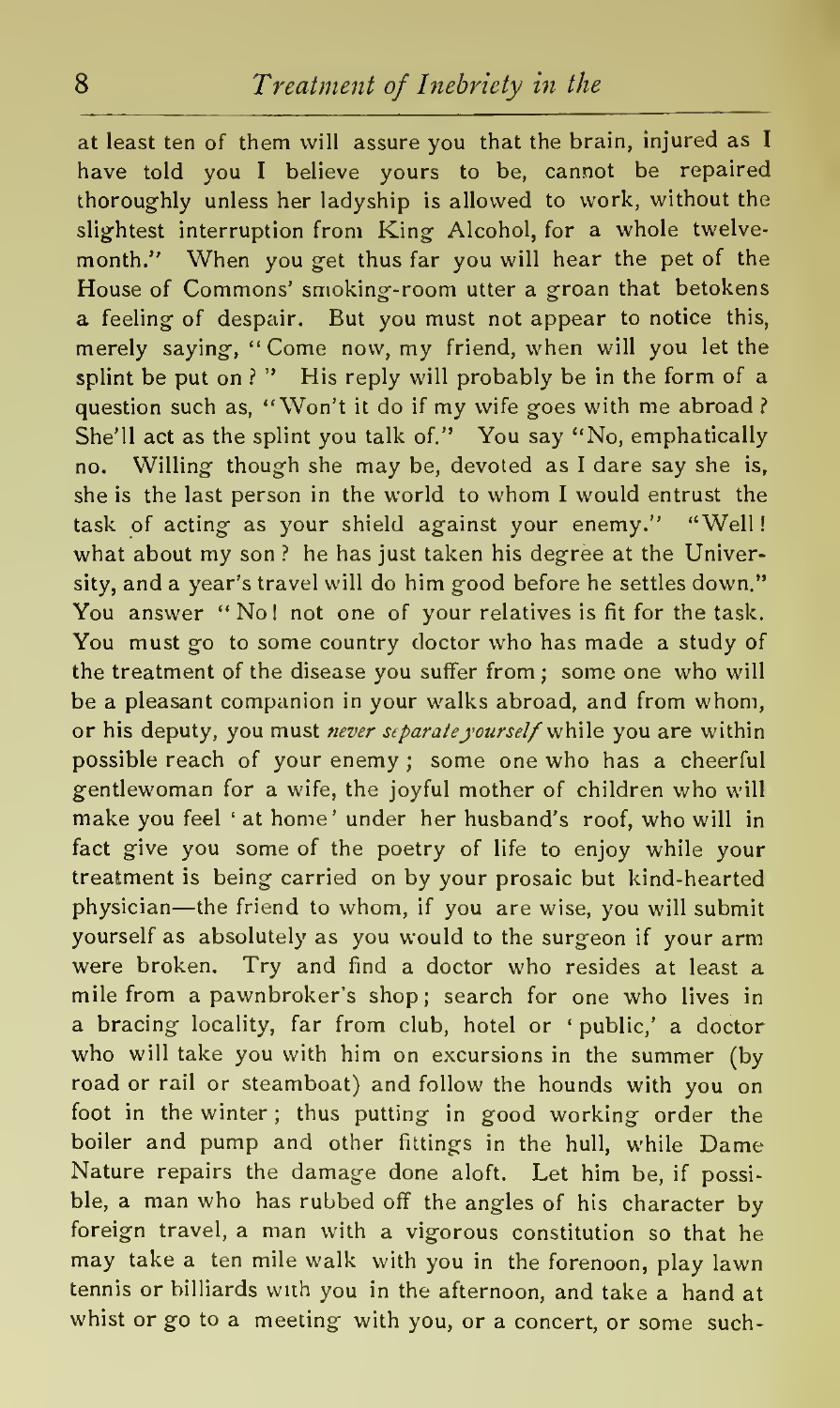like divertissement in the evening. Above all things take care that he is a man of religious feeling who will sympathise with you as one fellow-sinner with another. Remember, too, that if he is an honest man and you ask him to receive you as his patient for three or four months only, he will decline and tell you that sup pose a surgeon were to undertake to make a man who had broken his arm fit to pull an oar in six days after the fracture, he would be scouted from the society of his professional brethren, and that he too would deserve to be similarly treated if he undertook to cure in an equivalently short time an *injured brain*, with probably heart, stomach, kidney, and liver complications."

After you have thus addressed your patient he will say probably, "Well, Doctor, I'll think about it; but <sup>I</sup> must first consult the chairman of my committee down in Mid Blankshire, and see whether he thinks my constituents would consent to my being a year absent from the House. Then there's the home farm to be looked after, Doctor, and the book I am preparing for the press, and my daughter's possible—well I may say probable -marriage to come off in the autumn, and a lot of other odds and ends that must be seen to by myself before <sup>I</sup> go down to your friend with the charming wife ! Good bye, Doctor, you'll hear from me when <sup>I</sup> make up my mind !" But months and months pass without his making up his mind, albeit he has been to several physicians who have practically given him the same advice. His book is not progressing, his wife is getting worn out, even her sweet expression is being displaced by a look of half-frightened suspicion, and the old tale—the same sad sequence of events—is repeated. He at last consents to go for six months. Be sure you warn him that the foundation will scarcely be laid by that time ; but trust to the wisdom of your medical friend, with whom you recommend him to live, that the latter will induce him to extend the period to the minimum time required if a permanent recovery is to be looked forward to.

Now we will suppose your patient has reached the "Home." What ought to be his treatment there? If the resident physician be a man of experience he will cut off absolutely and entirely from the very first all alcoholic stimulants, whether in the shape of beer or claret or anything else.

The depression from which inebriates are generally suffering when they first reach a home requires the frequent administration of egg and milk, beef-tea, milk and lime water, soda and milk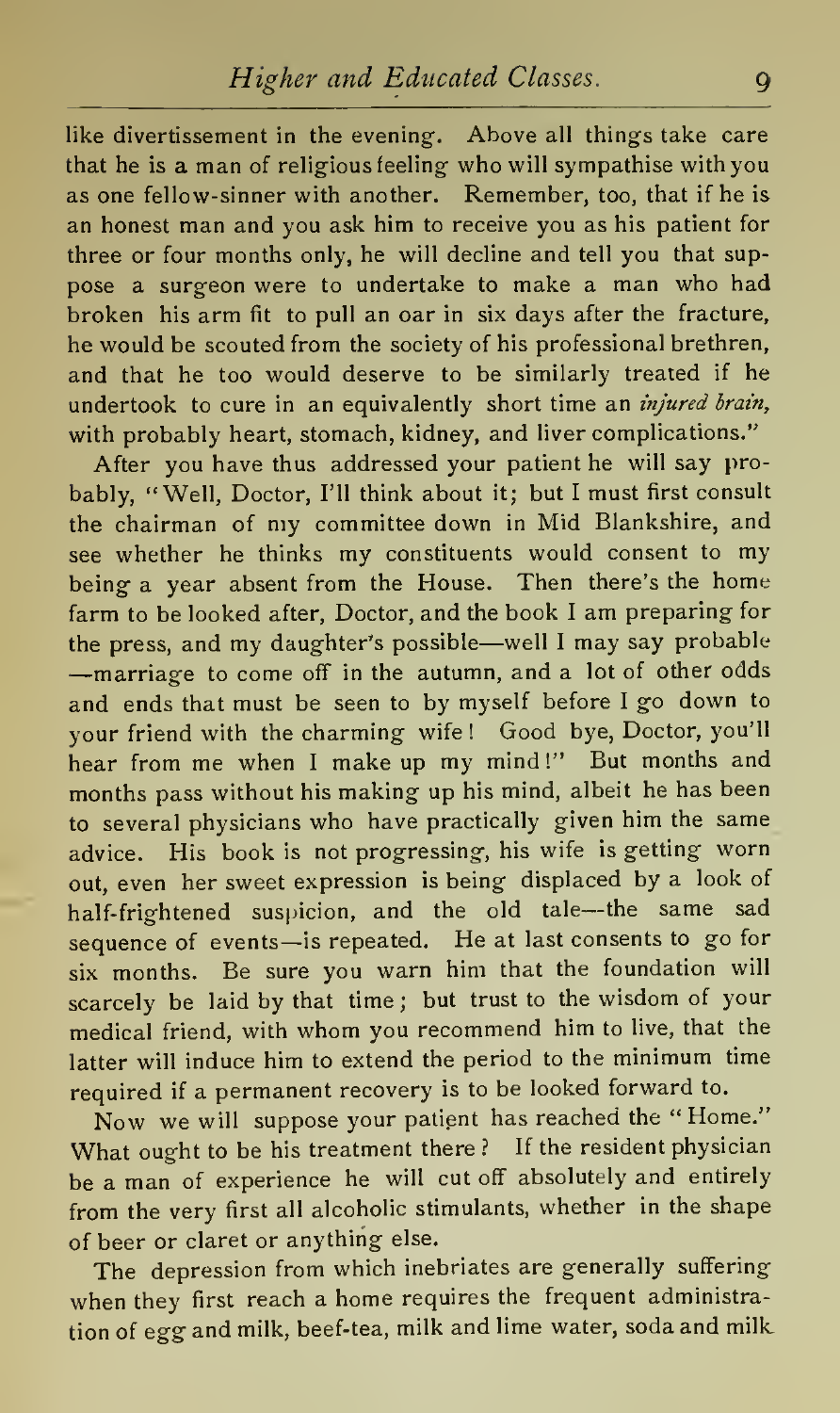and other easily assimilated beverages, taken every hour and a half at first and gradually reduced in frequency. The sleepless ness from which almost all inebriates suffer at first is best treated by a draught composed of twenty minims of the solution of bimeconate of morphia with ten to fifteen grains of chloral, alternated for a few nights with other hypnotics. <sup>I</sup> am in the habit of putting into the bed-room of any gentleman who suffers from de pression and dread of impending death a small bed which I occupy myself for the first three or four nights. As the strength of body returns gentle exercise ought to be insisted on, increased gradually till at least eight or ten miles a day for a gentleman, or five miles for a lady, can be accomplished with ease. If the patient does not engage in literary work or has no hobby, such as painting, music, wood-carving, carpentry, or gardening, he ought to take up crystoleum work, photography, or some other easily acquired art or occupation. The first is specially useful, as the ladies of the family circle may join the gentlemen while at it. Photography is greatly liked by those who are induced to learn it, affording as it does an excuse for excursions to the country as well as occupation in the house. Gentlemen patients ought to be taken often to public meetings, and both ladies and gentlemen to concerts, cricket-matches and the like. Divertissements of one kind or another should, in fact, frequently be arranged for, the doctor always accompanying or a deputy on whom thorough reliance may be placed.

The patient suffering from the "drink-crave" ought, indeed, by one means or another, to have his or her mind constantly employed. The diet at the home should be plain but good, with the introduction of as few highly seasoned dishes as possible.

Here <sup>I</sup> would take the opportunity to protest against the mistaken idea, too common in the minds of many members of the medical profession, that by the exhibition of such drugs as capsicum you can destroy the craving for alcohol, or at least keep it under. You may perhaps smother it for a while by repeated doses of the perchloride of iron, or one of the class of drugs to which capsicum belongs, or possibly by what was for a while so much vaunted—a particular sort of bark, or the more re cently recommended strychnine "cure"; but my experience leads me to the conclusion (supported by the testimony of the patients themselves) that you are by this treatment only substituting one enslavement for another. The same remark applies to some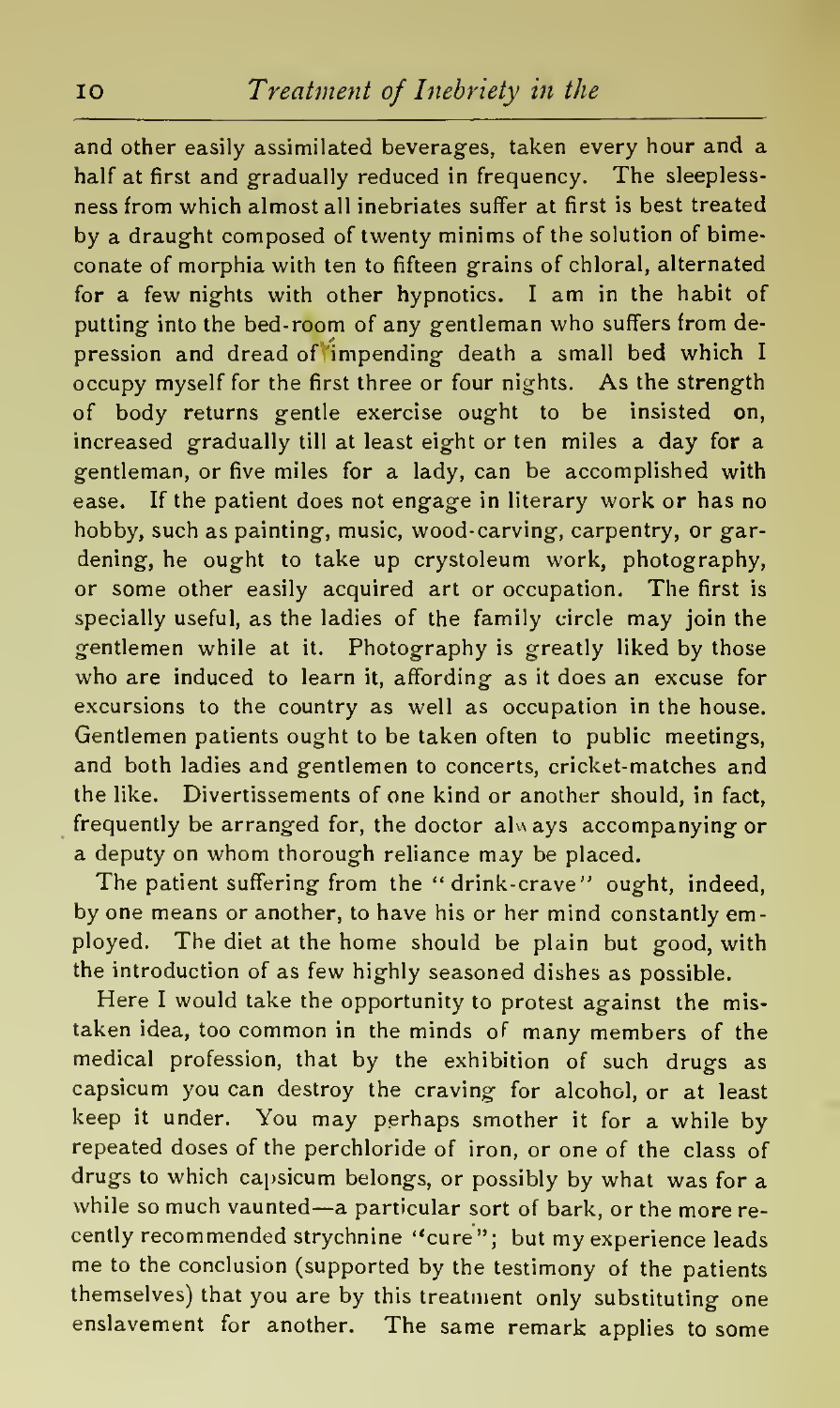extent to aerated beverages. Without absolutely interdicting them <sup>I</sup> recommend my patients to do without them, to drink plain filtered water at their dinner and take plenty of milk with either tea or coffee. It should be drilled into the minds of drink cravers that the addition of a little lime water will make milk digestible by even the most delicate stomach. The regular meals in a Home for Inebriates ought to be four in number besides afternoon tea, the latter being invariably very weak. Dinner should be early in the afternoon. Supper ought to be a light meal and in the case, at all events, of recent admissions ought frequently to be composed principally of well boiled oatmeal porridge—which makes an excellent " night-cap." The drink craver should be induced to take cocoa in preference to either tea or coffee, to avoid almost entirely condiments (cayenne pepper and the like) with his food at dinner; and if he suffers —as most inebriates do—from pain in the stomach after food, to take large draughts of very hot water twice or three times a day. Smoking should be reduced greatly if it cannot be entirely given up. A walk of about a mile before retiring for the night is often found most beneficial for those who suffer from sleeplessness.

In order to carry out, under his own eye, such details of treatment as <sup>I</sup> have indicated the physician who thinks he has an aptitude for dealing with inebriates ought to give up all general practice and devote himself to not more than five or six resident patients. The domestic family feeling is destroyed if the number of " guests " exceeds six. If he has a healthy energetic wife who is also a good pedestrian he may undertake this number, provided two out of the six are ladies. Even so the labour for buth the physician and his wife is enormous; the strain upon the physical and mental energies is constant and exhaustive. No money remuneration can repay them for their toil. They must be content with the reward of a good consci ence. The men who seem to me best fitted for carrying on such work successfully from the physician's point of view are retired naval or military surgeons whose pension enables them to keep a roof over their heads till they have established a reputation for dealing *honstly* with the ladies and gentlemen who put themselves under their care. I say "honestly," for I do not consider any man can possibly do justice to drink-cravers resident in his family if he has constantly to be separated from them while attending at the houses of patients, whom he has to visit in the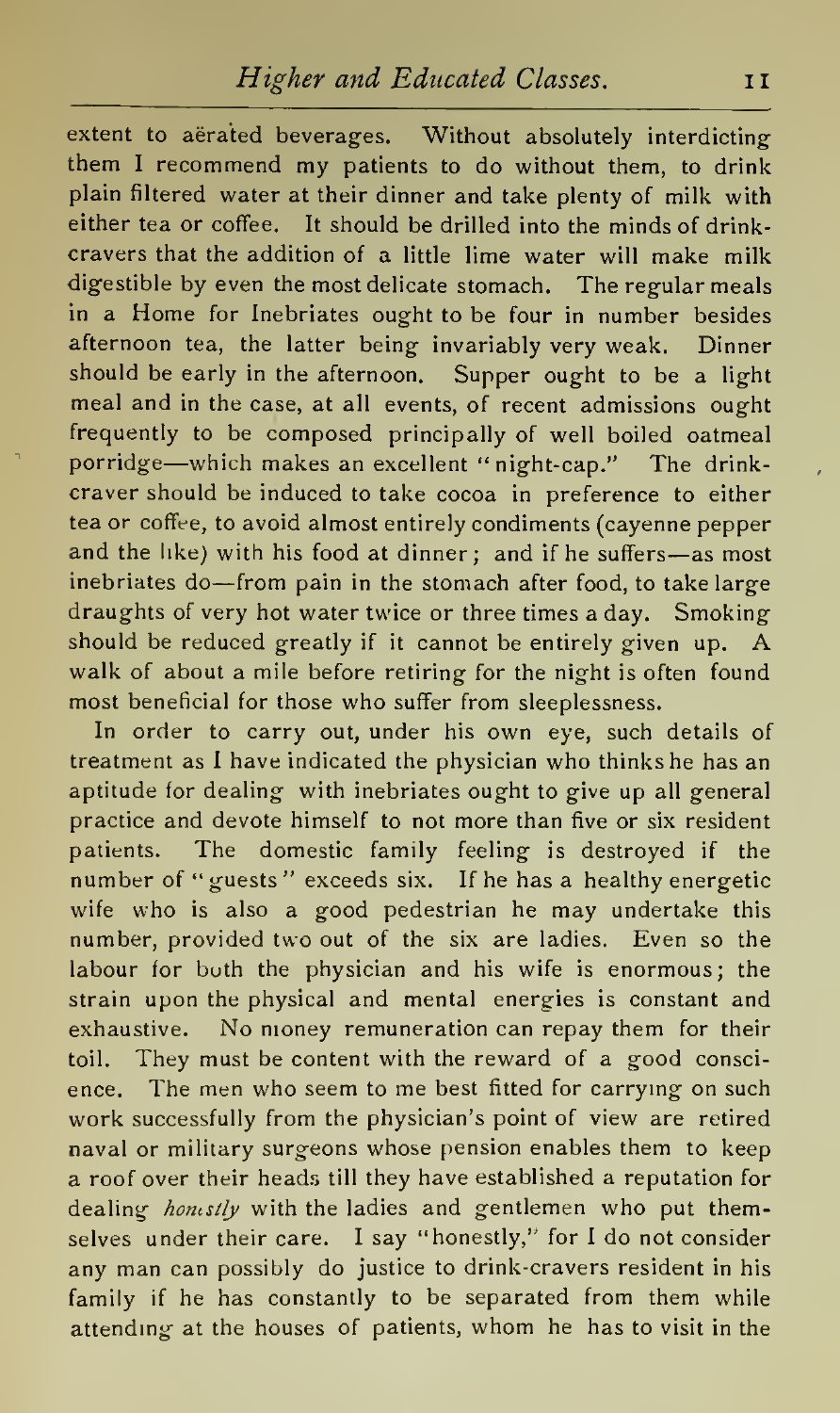ordinary course of general practice. The story has been so often told me by men who have had experience of such "playingat treatment" that I am convinced that many inebriates prefer to go to such houses, because they can do what <sup>I</sup> was told by a stockbroker (who was under my care, but left me because <sup>I</sup> was too strict) —that he did frequently. He used to go out with the doctor in his stanhope on his country rounds ; he soon found out the topography of the district and how long- the doctor (who was to be his shield forsooth from temptation!) was likely to be in certain patients' houses. It was a very easy matter, as he had plenty of money, to induce the coachman to take him to a certain place on the road where he might gather ferns (it was in Devonshire). The coachman used to allow his master's patient to get out of the stanhope at a gap in the hedge near the fern-bank, and then he would walk the horse up and down while waiting for the enthusiastic botanist. Unfortunately there arose very frequently <sup>a</sup> cloud—it was evidently "a cloud with <sup>a</sup> silver lining" —between that coachman and the gap (a little further down the road) from which a few minutes' run could easily take the stockbroker to the way-side inn. It was a matter of only a few more minutes to run back to where he had got out of the stanhope. This little manœuvre was gone through just as often as was necessary to keep the pocket flask pretty well supplied for the stockbroker's "night-cap."

One of the greatest difficulties in dealing with inebriates of the upper classes arises from this silver-lined cloud. <sup>I</sup> try to induce those who come to me to give to a brother or the family lawyer —by no means to the wife or husband (as the case may be)— " power of attorney" over all their money while with me. Even this, however, does not always suffice. <sup>I</sup> had a county magistrate once in my house who used to write to his own tenants and get money from them with which he tried to bribe my servants. The risks connected with bribery ought to be reduced to a minimum. If a patient attempts to bribe a servant of mine and if the latter informs me immediately and the patient confesses, <sup>I</sup> double the amount offered, give this to the servant and charge the added sum in the patient's next bill.

One of the great objections in my mind to *large* establishments and homes under the Act is the necessity to have a large staff of servants. Every hireling almost is open to a bribe, and the fewer you have, consistent with keeping the house comfortable,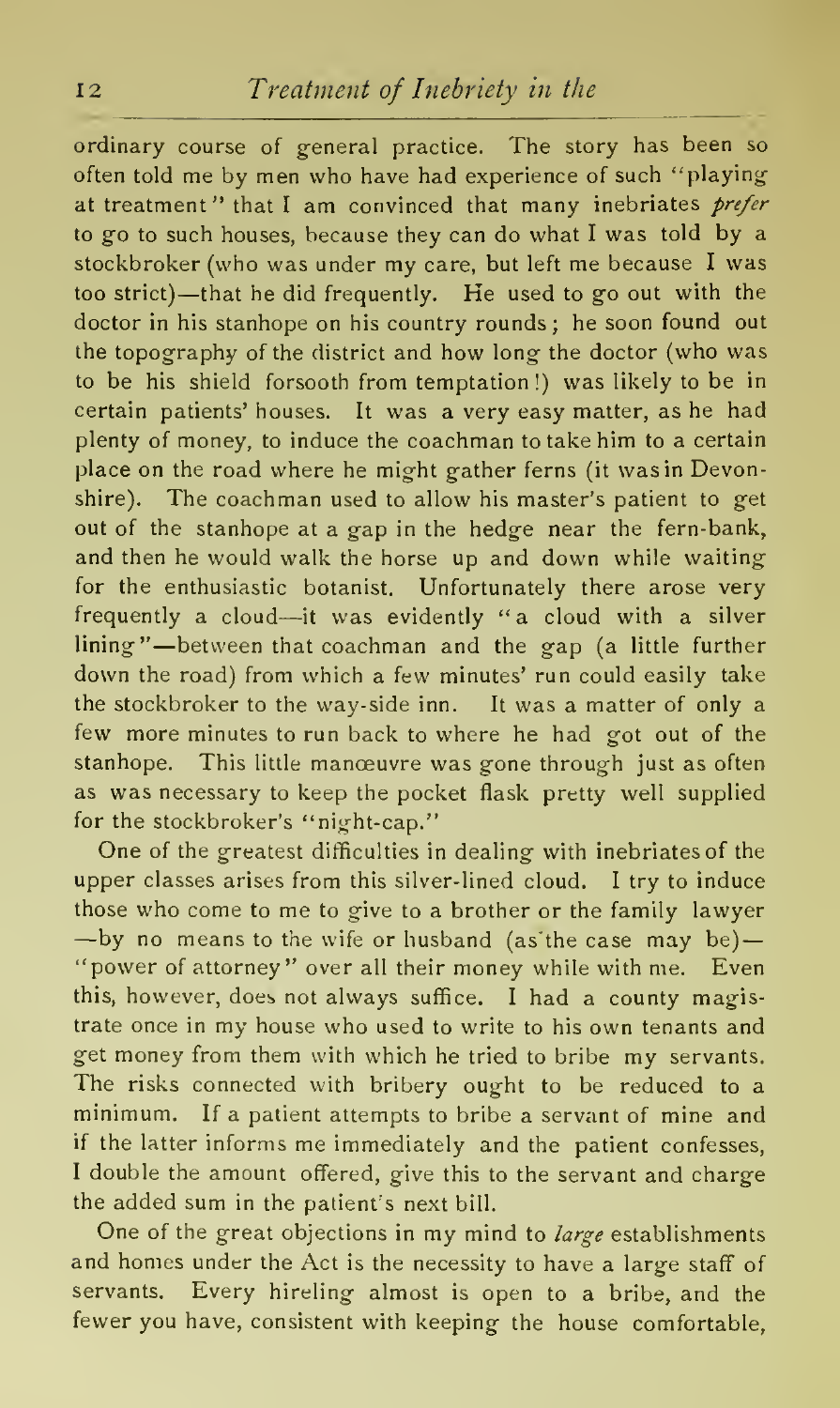the fewer are the difficulties you have to contend against in reference to clandestine introduction of alcoholic drinks. If a "Home" under the Inebriates Act is to pay, it must be capable of accommodating at least a dozen. Now <sup>I</sup> have said already that <sup>I</sup> consider five, or at most six, inebriates—all being of the cultured classes—are as many as any married physician and his wife, both working hard, can look after properly. Moreover, small homes have this great advantage, that they are not as widely known as the larger establishments, and the high-class drink-craver is not so averse to entering them.

But for inebriates of the cultured class there is to my mind, as a physician, a still greater objection to Homes under the Act. The essence of good treatment lies in your being able to get your patient to enter con amore into your plans, in inducing him to treat you, as it were, as his partner in a scheme he has laid down for his own benefit. There should be the most thorough confidence between both. Suppose, for argument's sake, you have a patient with you under the Act ; suppose that one day he sees his chance of evading you while in the town and goes off and gets drink. You pursue him, and after a wearying search you find him at the bar of an hotel sipping whiskey punch. You invite him to accompany you home. He refuses. You say, "Well! you really must come!" Finally you put into force the powers with which you are armed under the Act. You compel your patient to return under your roof. What pray are the relations thenceforward existing between you both ? You are his gaoler, not his confidential friend. He completes his time in your house and leaves you with the same feelings that a thief entertains for the governor of the prison in which he has been incarcerated. It would be a different matter if the length of time for which patients as a rule submitted themselves to the discipline of <sup>a</sup> Home under the Act were sufficiently long (say eighteen months) to allow the disagreeable reminiscences of this capture and forcible bringing back to the " Home" to have passed away. A physician ought to try and secure the co-operation of his patient entirely. When a man becomes the gaoler, he ceases (in the mind of the inebriate) to be his physician.

One word, in conclusion, as to the importance of the physician who undertakes the difficult task of systematically treating the drink-crave not only being himself <sup>a</sup> total abstainer—indeed he ought to be <sup>a</sup> member of the Medical Temperance Association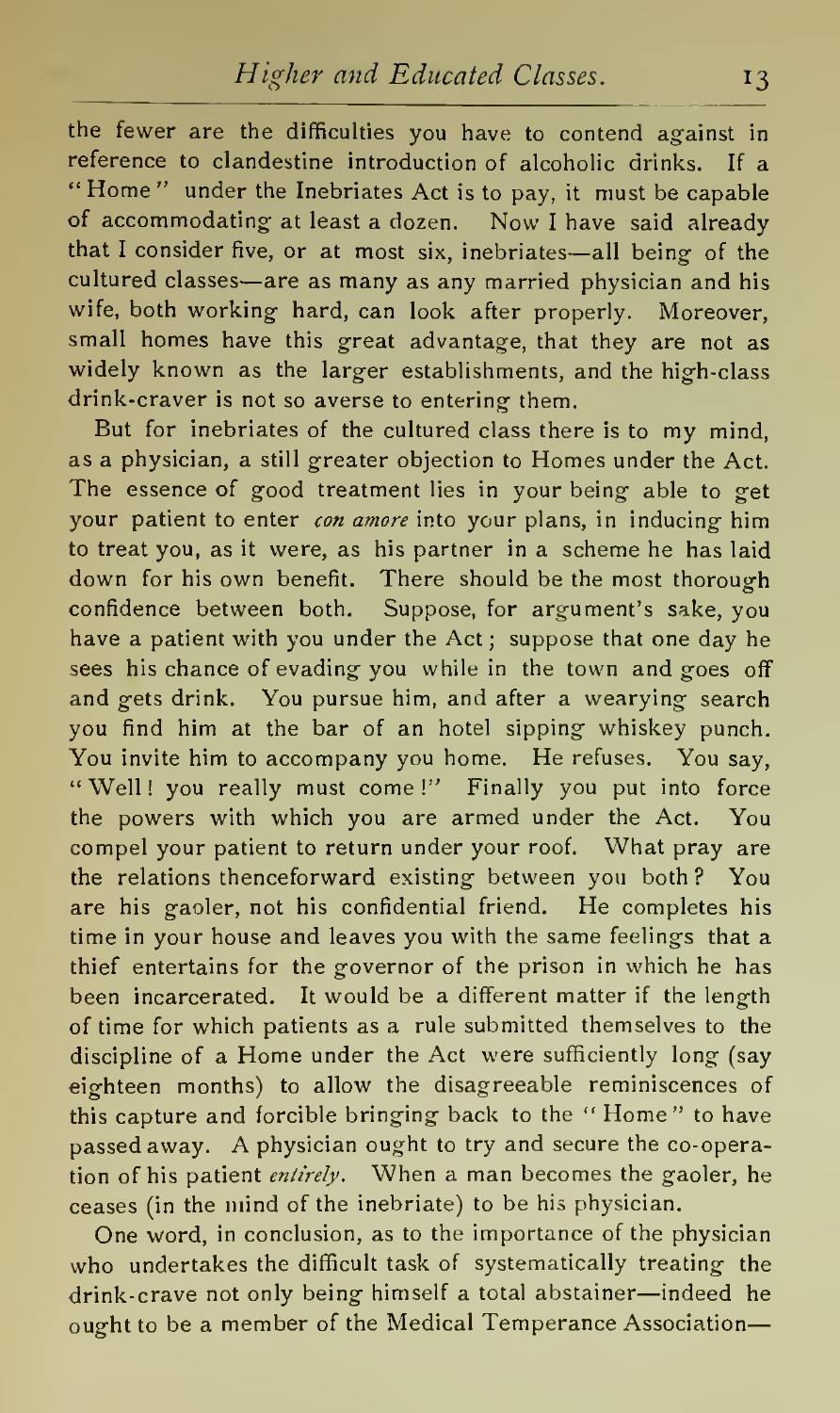but also insisting upon every member of his household being a pledged teetotaller.

Much more has been effected by me through the influence of example than by any precepts or admonitions. In fact <sup>I</sup> seldom allude to the subject except it be introduced by the sufferer himself or herself. My patients see what an active, vigorous, enjoyable life <sup>I</sup> lead, how lightly the burden of well nigh fifty years is borne by me, albeit in the earlier part of my medical career my constitution was put to a severe strain by a fever contracted in the West Indies. They see that hard work and brightness and activity, and thorough enjoyment of life can he sustained without the so-called enlivening stimulus and "support" of wine or other alcoholic beverage. <sup>I</sup> believe that the lesson the patients learn in this way is better than any others that can be taught.

Before <sup>I</sup> sit down <sup>I</sup> should like to summarize some of the conclusions at which <sup>I</sup>have arrived as a result of constant clinical study during the last twelve years :

(i) Drunkenness and inebriety ought not to be confounded.

(2) Inebriety is a lesion of the brain which has gone so far as to affect the will-power.

(3} Successful treatment based on this pathological dictum must include the absolute cessation of alcoholic drinking.

(4) There is no danger in the sudden and complete withdrawal of alcohol if the case—no matter how severe—be in the hands of a skilful physician able to personally direct the hourly treatment from the first.

(5) The physician undertaking the charge of such cases ought to be a total abstainer as well as everyone living under his roof, so that moral treatment by example may supplement therapeutic remedies.

(6) Permanent recovery need not be hoped for unless both lines of treatment be pursued, systematically, during an uninterrupted period of twelve months in a "Home" from which every beverage containing the smallest quantity of alcohol is absolutely excluded. The first four months barely suffice for the getting rid of the stomach and other troubles which are the result of the alcoholic poison ; at the end of the second period of four months the patient begins to feel less the want of alcohol; by the end of the third period he has begun perhaps to understand that life may be enjoyed, and vigorous health secured without stimulants.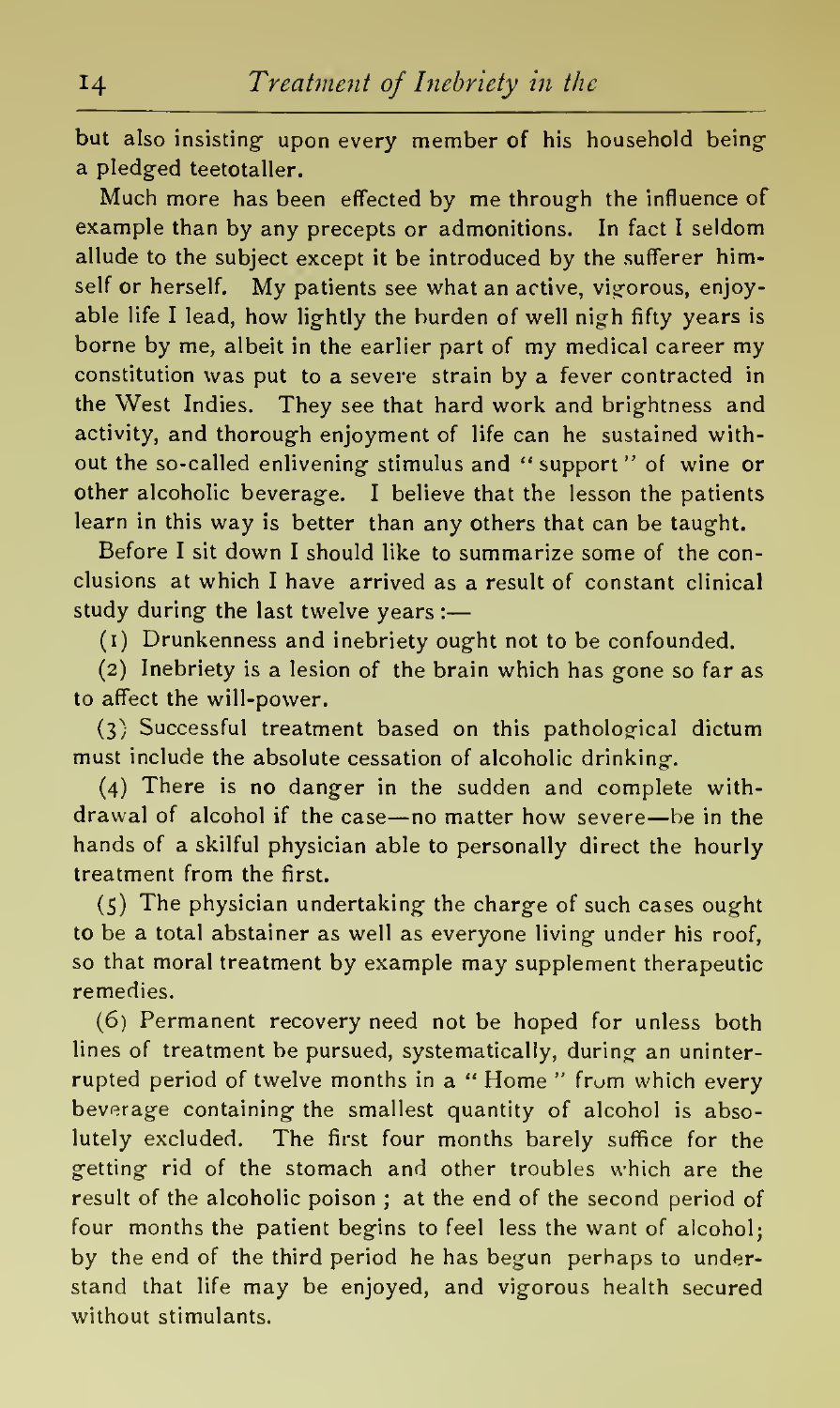(7) So-called " cures " effected by bark, strychnine, iron, and other drugs have not proved permanent.

(8) The permanence of a cure depends greatly on the after treatment pursued subsequently to the patient leaving the "Home." The family of the inebriate, or the household of which he or she is to form a part, ought all to become total abstainers, no alcohol being allowed under any circumstances into the house except as a drug prescribed by a medical man and dispensed in a medicine bottle.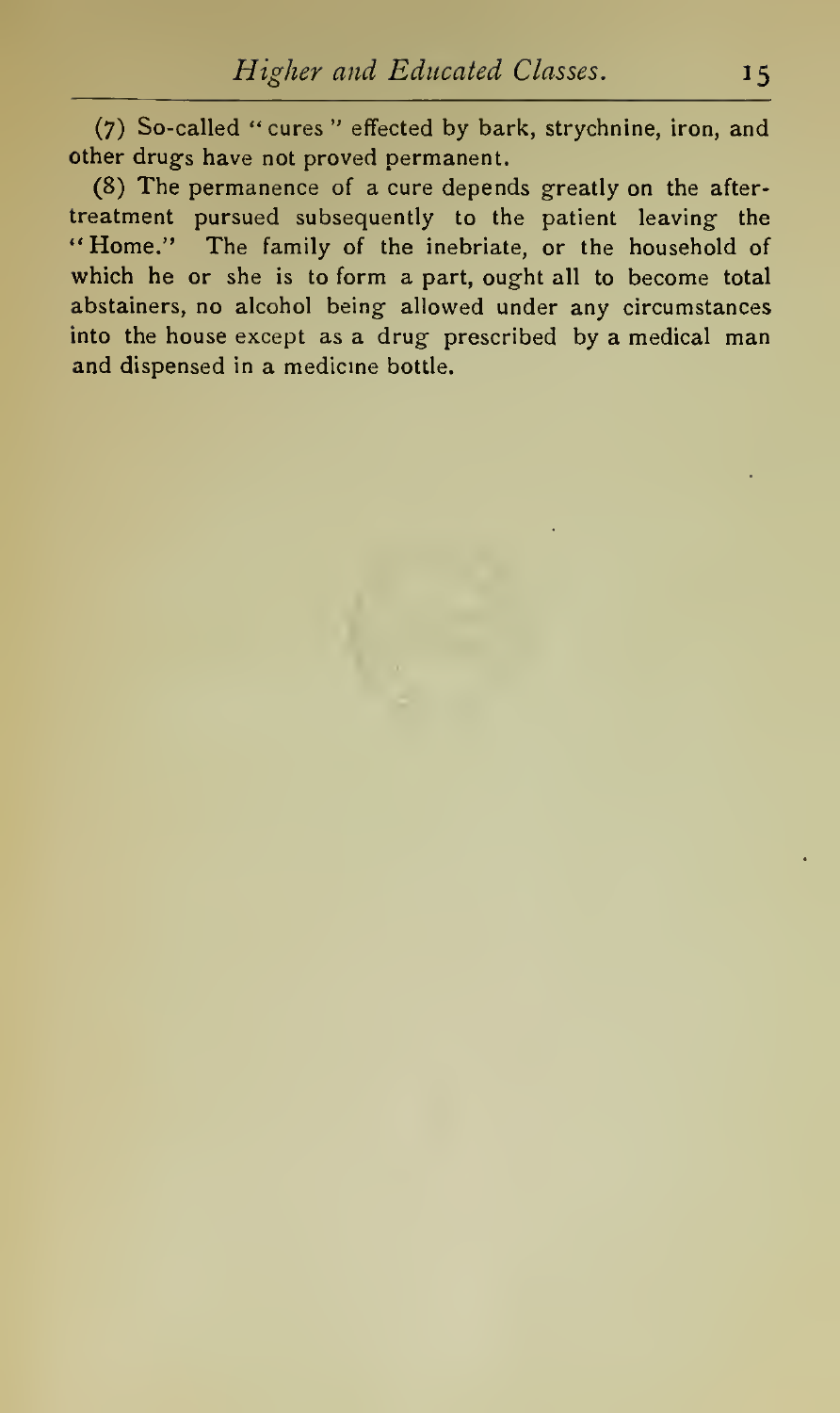$\mathcal{L}_{\mathcal{A}}$  and  $\mathcal{L}_{\mathcal{A}}$  . The set of  $\mathcal{L}_{\mathcal{A}}$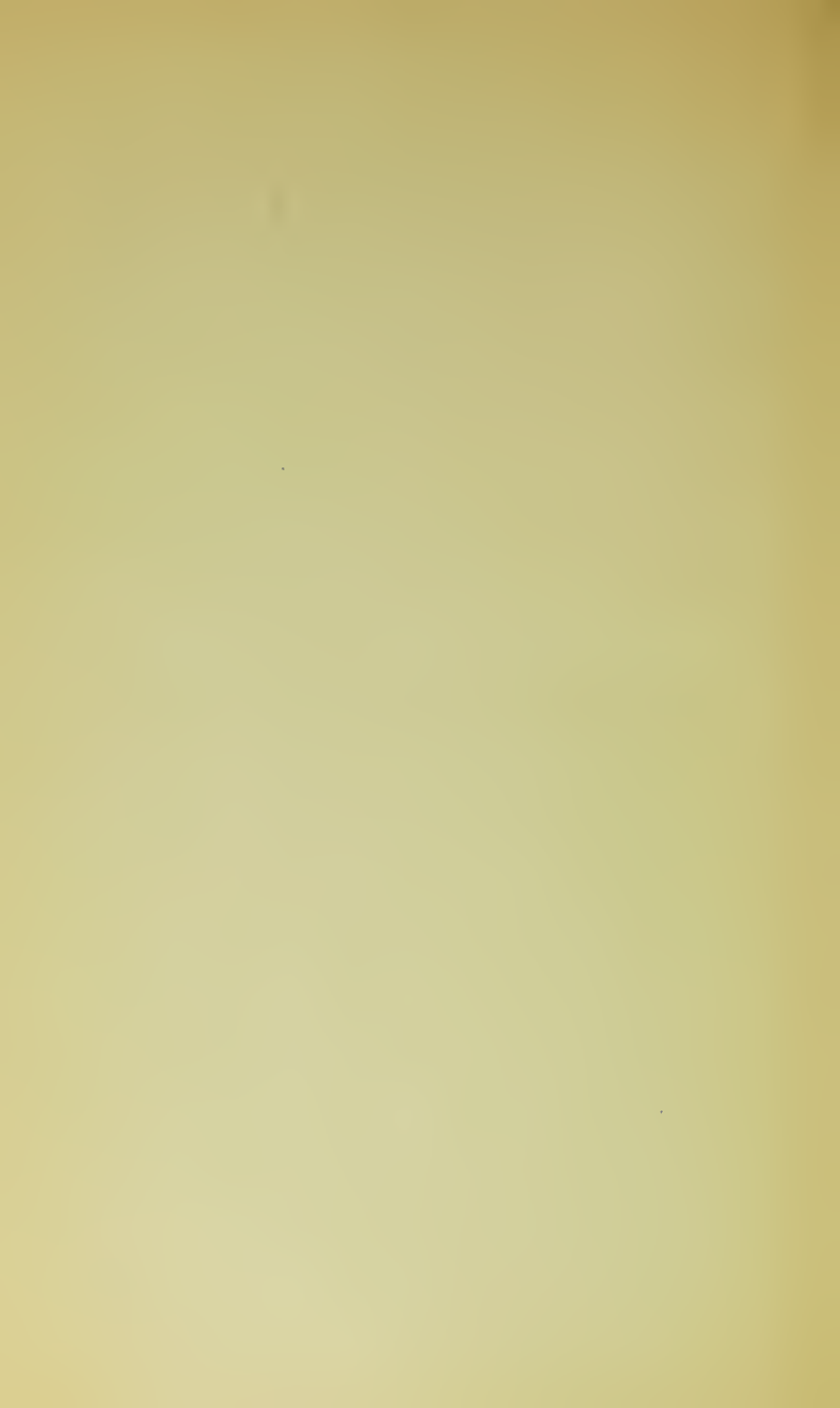